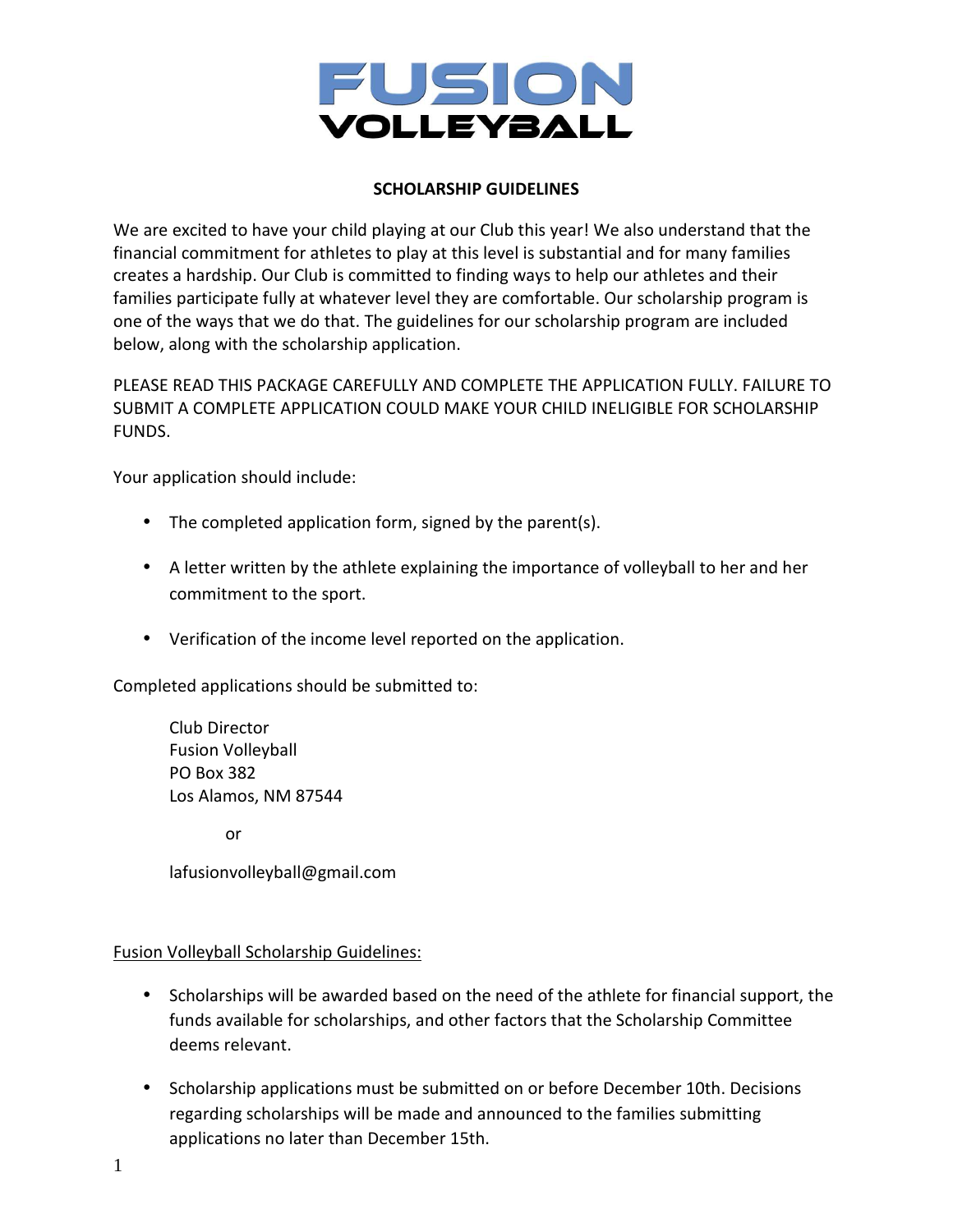- Fusion Volleyball will maintain the confidentiality of all information submitted on scholarship applications, particularly financial information. Income verification documents will be shredded once the committee has made the final scholarship decisions.
- The amount we award to each athlete will vary based on need. Fusion asks that the amount awarded stays confidential between Fusion and the family.
- Income verification may be accomplished in any of the following ways: a copy of your prior year tax return; a payroll report from your employer(s); or a verification by a CPA or other tax preparer of the level of your prior year income.
- ALL DECISIONS OF THE SCHOLARSHIP COMMITTEE REGARDING AMOUNTS OF SCHOLARSHIPS AND ATHLETES SUPPORTED ARE FINAL.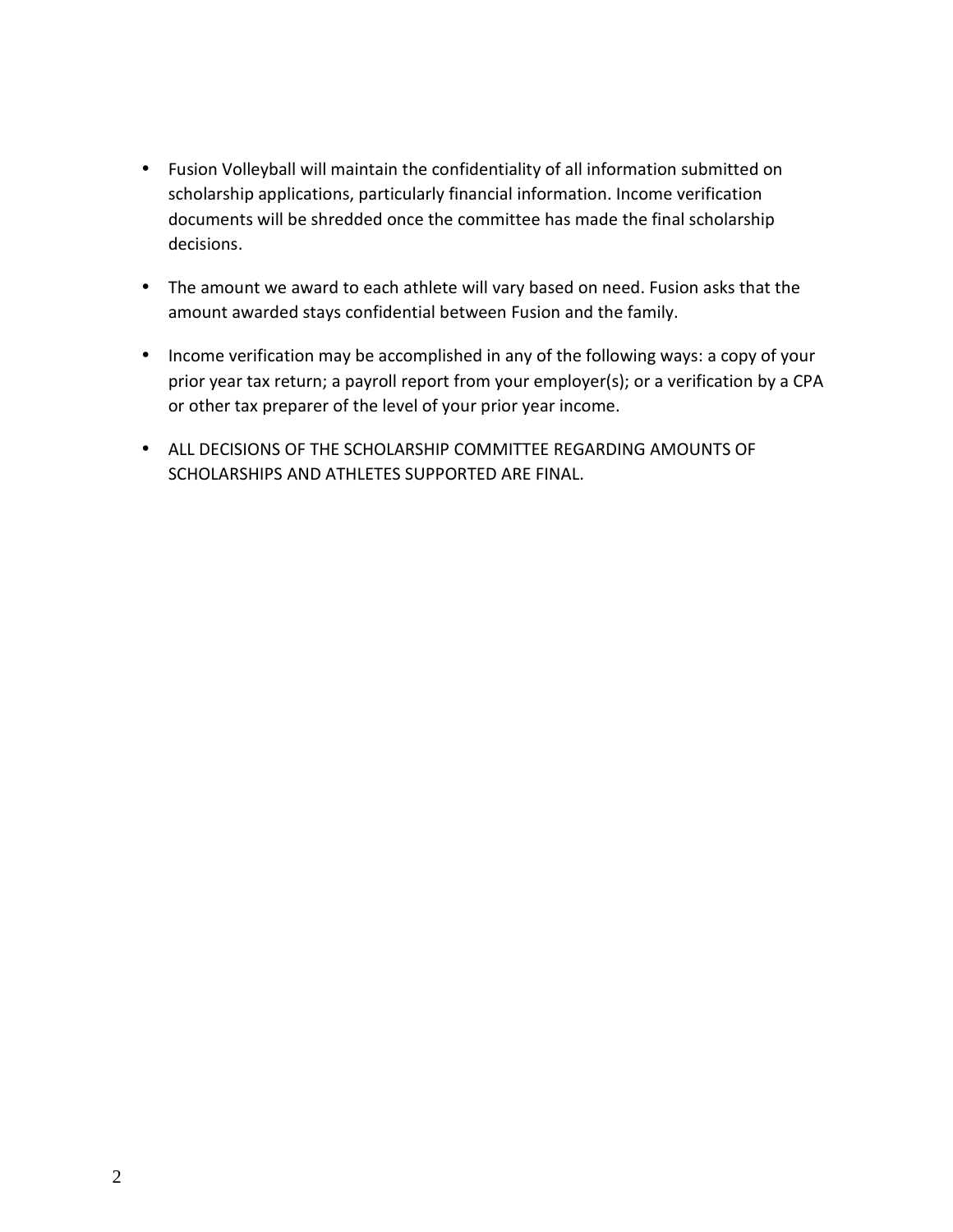

# **SCHOLARSHIP APPLICATION**

Please complete each question of the application. Failure to provide all information requested may result in your athlete being ineligible for scholarship funds.

Fusion Volleyball maintains the confidentiality of information included in this application and will utilize this information solely for the purposes of determining and distributing available scholarship funds.

## **GENERAL INFORMATION:**

|                                                                                                                                             |  | Cell #: _____________________ Home #: ______________________ Email Address: _______________________ |
|---------------------------------------------------------------------------------------------------------------------------------------------|--|-----------------------------------------------------------------------------------------------------|
| Please indicate the best way to reach you if we have questions about your application:<br>$\Box$ E-mail $\Box$ Cell Phone $\Box$ Home phone |  |                                                                                                     |
|                                                                                                                                             |  |                                                                                                     |
| Child's DOB:                                                                                                                                |  |                                                                                                     |

## **FINANCIAL INFORMATION:**

Annual Household Income for prior year (check one):

- $\circ$  <\$25K
- o \$25K to \$50K
- o \$50K to \$100K
- o >\$100K

Please indicate which of the following you are including to verify your income:

- o Copy of prior year tax return
- o Payroll report(s) for prior year
- o Report from CPA or tax preparer verifying income.